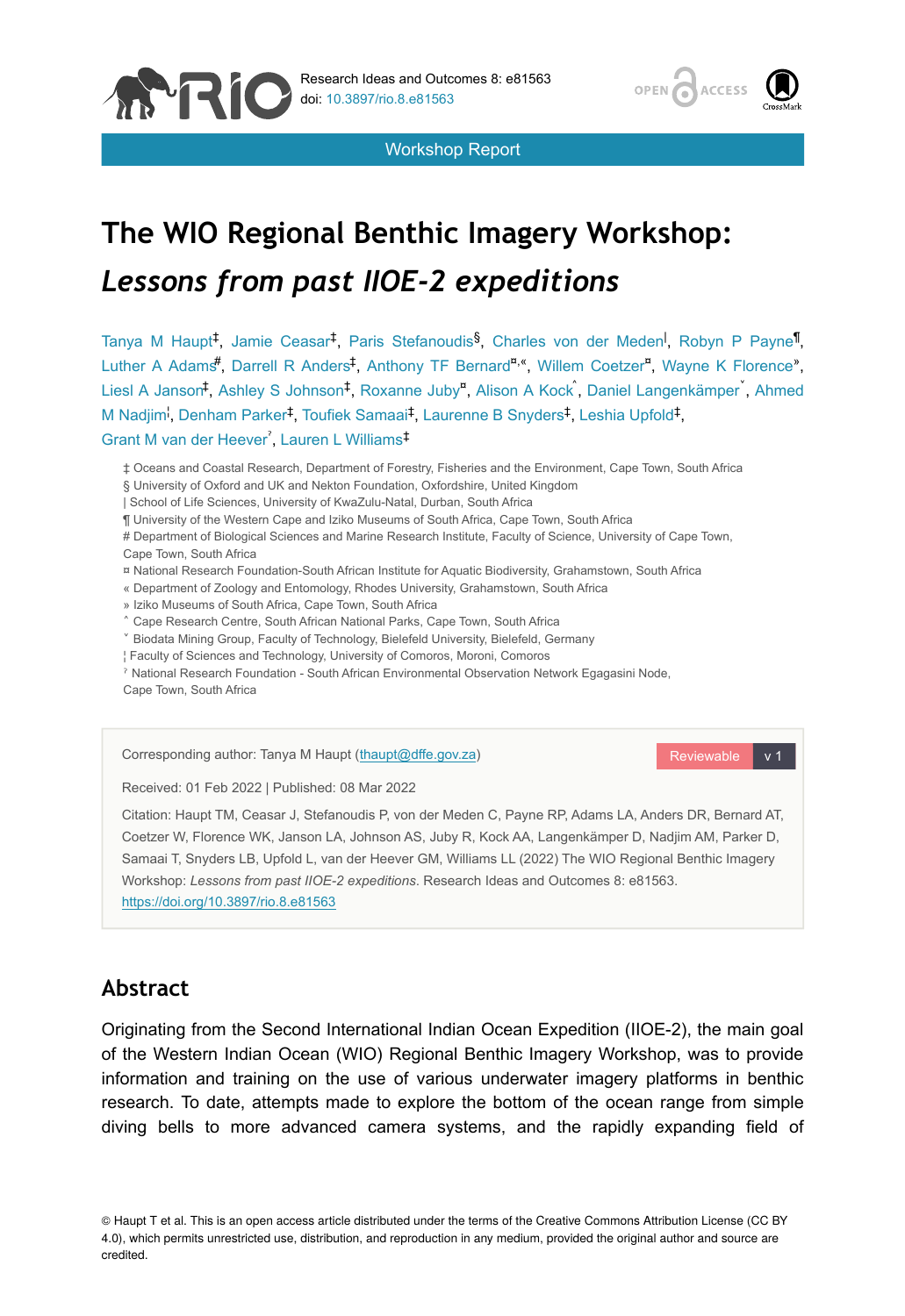underwater image-based research has supported marine exploration in many forms, from biodiversity surveys, spatial analyses and temporal studies, to monitoring schemes. Alongside the increasing use of underwater camera systems worldwide, there is an evident need to improve training and access to these techniques for students and researchers from institutes within the WIO. The week-long virtual event was conducted between 30 August and 3 September 2021 with 266 participants. Sessions consisted of lessons, practical demonstrations and interactive discussions which covered the steps required to conduct underwater imagery surveys, taking participants through elements of sampling design, data acquisition and processing, considerations for statistical analysis and, effective managment of data. The session recordings from the workshop are available online as a teaching aid which has the potential to reach marine researchers both regionally and globally. It is crucial that we build on this momentum by continuing to develop and strengthen the network established through this initiative for standardised benthic-image-based research within the WIO.

## **Keywords**

Western Indian Ocean, IIOE-2, Regional training workshop, underwater imagery, camera systems, benthic invertebrates, fish communities, habitat types

## **Introduction**

The Second International Indian Ocean Expedition (IIOE-2) is a globally renowned scientific program, running from 2015–2025, aimed at producing new information in almost all disciplines of marine science, while promoting collaboration and capacity development among partners within the Indian Ocean. As part of this effort, in 2017 and 2018, the South African polar and research vessel, the *SA Agulhas II*, conducted regional training surveys in the waters of Mozambique, Tanzania, and the Comoros. The South African Department of Forestry, Fisheries and the Environment (DFFE) led these expeditions to survey both continental shelf and deep-water environments and train individuals from various organisations within the Western Indian Ocean (WIO) in a number of marine related disciplines (physical oceanography, chemistry, biological oceanography, marine geology, benthic biodiversity, marine top predators and marine plastics). Participants in the benthic biodiversity team were exposed to traditional and innovative research methodologies, with a special emphasis on benthic camera systems.

Since the 1980s, the use of underwater photography in benthic habitats has increased our understanding of their ecology by enabling the collection of descriptive and statistically robust data from shallow and deep (>200 m) habitats (for a review see [Durden et al. 2016\)](#page-12-0). Photographic evaluations of marine assemblages are now an essential research tool utilised by scientists and industry, with its non-destructive nature making it particularly useful for work in protected and/or inaccessible areas. Despite the increasing use of camera systems to explore the marine environment, there remains a clear need to train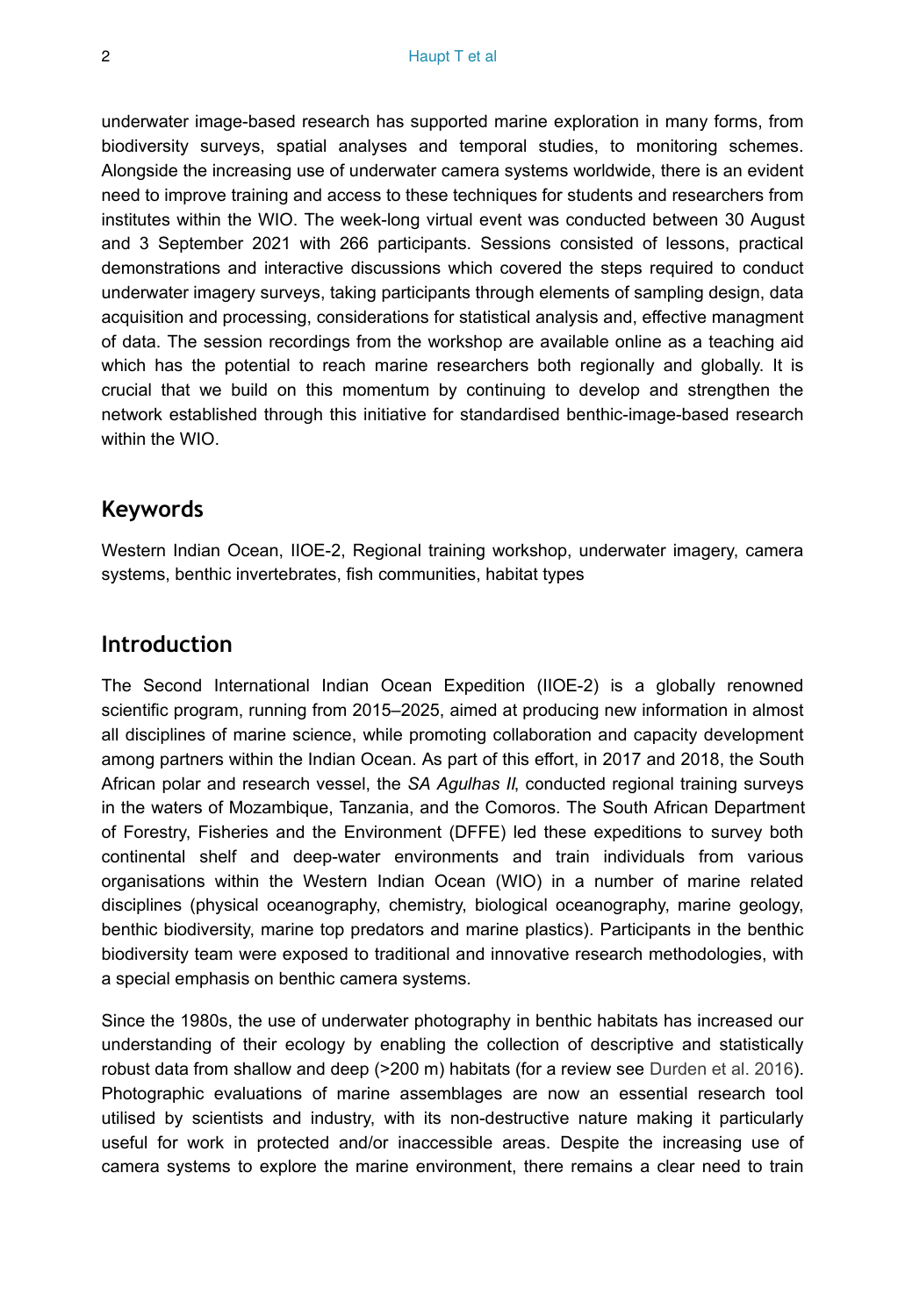more candidates from institutes within the WIO in the use and utility of this technology to ensure robust data collection, analysis and management.

## **Objective**

The main goal of the Regional Benthic Imagery Workshop, hosted by the DFFE and sponsored by WIOMSA through its Marine and Coastal Management Programme, was to provide information and training on the use of underwater imagery platforms to better understand and document benthic invertebrate communities and, where applicable, simultaneously sample fish assemblages.

## **Format and logistics**

The Regional Benthic Imagery Workshop was held between August 30 to September 3 2021, led by the DFFE in partnership with Iziko South African Museum, SAIAB (National Research Foundation - South African Institute for Aquatic Biodiversity), SAEON (National Research Foundation - South African Environmental Observation Network), SANParks (South African National Parks), ORI (Oceanographic Research Institute), Nekton Foundation, UKZN (the University Of Kwazulu-Natal), UCT (the University of Cape Town), UWC (the University of the Western Cape), the University of Dar es Salaam Tanzania, the University of Comoros, University of Oxford and Bielefeld University Germany. Scifest Africa (South Africa's National Science Festival) [\(https://www.scifest.org.za/\)](https://www.scifest.org.za/) hosted the webinar platform and provided technical support. Lessons, practical demonstrations, and discussion sessions (Table [1](#page-2-0)) were delivered via a Zoom webinar platform in both English and French. The event was also broadcast live on WIOMSA's Facebook page [\(https://](https://www.facebook.com/wiomsa/) [www.facebook.com/wiomsa/](https://www.facebook.com/wiomsa/)). The inclusion of poll questions (inserted as endnotes) allowed participants to actively participate throughout the week and provided helpful information for gauging the degree of understanding of the various topics and specific session content[\\*](#page-13-0)<sup>1</sup>.

<span id="page-2-0"></span>Table 1.

Lessons listed under various themes for each day of the Regional Benthic Imagery Workshop.

| <b>Date</b>      | <b>Theme/Session</b> | Lesson                                                                                                                                      |  |  |  |
|------------------|----------------------|---------------------------------------------------------------------------------------------------------------------------------------------|--|--|--|
| <b>30 August</b> | Introduction         | Preliminary findings: IIOE-2 benthic invertebrates (R Payne)                                                                                |  |  |  |
|                  |                      | The WIO-Benth project (S Fennessy)                                                                                                          |  |  |  |
|                  | Sample design        | Survey and sampling design for visual methods in marine ecology (D)<br>Parker)                                                              |  |  |  |
|                  |                      | Designing a MPA monitoring plan: key considerations and prioritising<br>objectives and pressures (A Kock)                                   |  |  |  |
|                  |                      | The application of Geographical Information Systems (GIS) to support<br>and standardize methodologies for long-term monitoring (L Williams) |  |  |  |
|                  |                      | Exploring and monitoring benthic biodiversity (T Haupt)                                                                                     |  |  |  |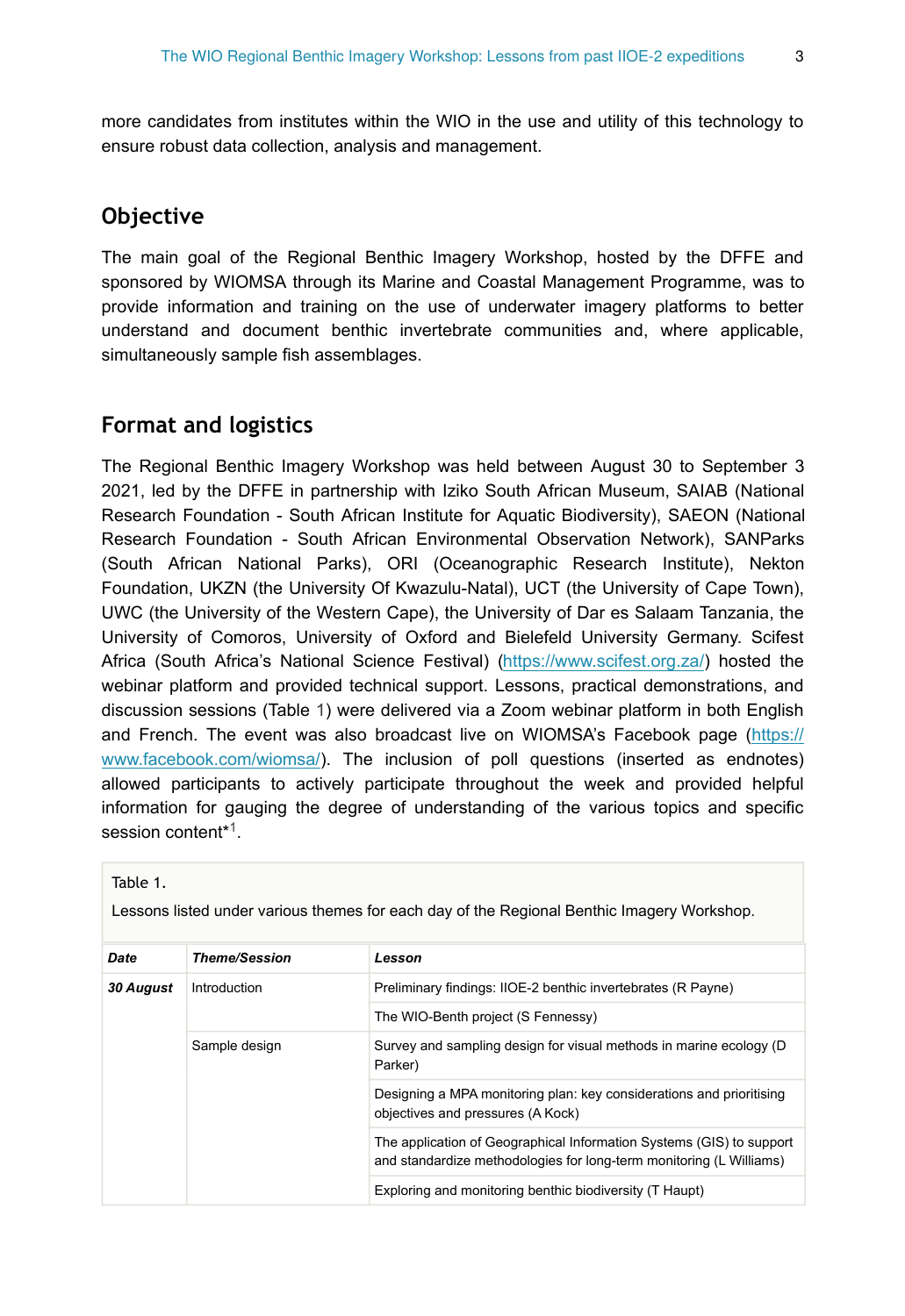| Date                  | <b>Theme/Session</b>                                    | Lesson                                                                                                                                                                 |  |  |
|-----------------------|---------------------------------------------------------|------------------------------------------------------------------------------------------------------------------------------------------------------------------------|--|--|
| <b>31 August</b>      | Data collection using<br>benthic camera systems         | An introduction to camera systems - significance, types, research<br>applications plus advantages and limitations of image-based benthic<br>sampling (C von der Meden) |  |  |
|                       |                                                         | Operational modes and case studies (searching, exploratory, mapping<br>and monitoring) (G Van der Heever)                                                              |  |  |
|                       |                                                         | Marine imagery and video collection using SCUBA, submersibles, and<br>remotely operated vehicles (focus on transect surveys) (P Stefanoudis)                           |  |  |
|                       |                                                         | Training videos of drop camera and ski-monkey benthic camera<br>systems                                                                                                |  |  |
|                       |                                                         | The value of collecting environmental data in visual surveys (L Adams)                                                                                                 |  |  |
| 1<br><b>September</b> | Data processing (Annotation<br>techniques) and analyses | An introduction to marine imagery and video annotation software (P)<br>Stefanoudis)                                                                                    |  |  |
|                       |                                                         | Image scaling, general point count methodology (consideration for<br>statistical analyses, selecting number of points for CPCe) (C von der<br>Meden)                   |  |  |
|                       |                                                         | Image annotation using CPC-e and the CATAMI classification scheme<br>(L Adams)                                                                                         |  |  |
|                       |                                                         | An introduction to BIIGLE - background and functionality (D)<br>Langenkämper)                                                                                          |  |  |
|                       |                                                         | Types of analyses for image data (D Parker)                                                                                                                            |  |  |
|                       |                                                         | Nekton First Descent - Seychelles mission (P Stefanoudis)                                                                                                              |  |  |
| 2                     | <b>BRUV</b> sampling                                    | Conducting BRUVs & stereo-BRUVs research (A Bernard)                                                                                                                   |  |  |
| <b>September</b>      |                                                         | Monitoring of fish communities at West Coast National Park, South<br>Africa, using BRUVs (S Mayekiso)                                                                  |  |  |
|                       |                                                         | BRUV video processing, habitat descriptions, QAQC (R Juby)                                                                                                             |  |  |
|                       | Data management                                         | Reference collections: The management and conservation of<br>specimen collections (R Payne)                                                                            |  |  |
|                       |                                                         | Basic data management (A Bosman)                                                                                                                                       |  |  |
|                       |                                                         | Protocols and tools to manage images and data from aquatic<br>biodiversity surveys (W Coetzer)                                                                         |  |  |
| 3<br><b>September</b> | Parallel discussion sessions                            | Best practices (A Bernard)                                                                                                                                             |  |  |
|                       |                                                         | Data challenges (L Adams)                                                                                                                                              |  |  |
|                       |                                                         | Infrastructure/collaborations (L Snyders, M Worship, A Nadjim)                                                                                                         |  |  |
|                       |                                                         | Let's chat (T Samaai)                                                                                                                                                  |  |  |

## **Participation**

The online workshop drew 266 participants from 21 countries, predominantly from within the WIO region but including a small percentage from neighbouring and affiliated countries (Fig. [1,](#page-6-0) Table [2](#page-4-0)). The majority of the presenters were from South Africa, while several researchers from the UK and Germany also participated. The proportion of male and female attendees was nearly equal (49% and 45% respectively, 6% attendees did not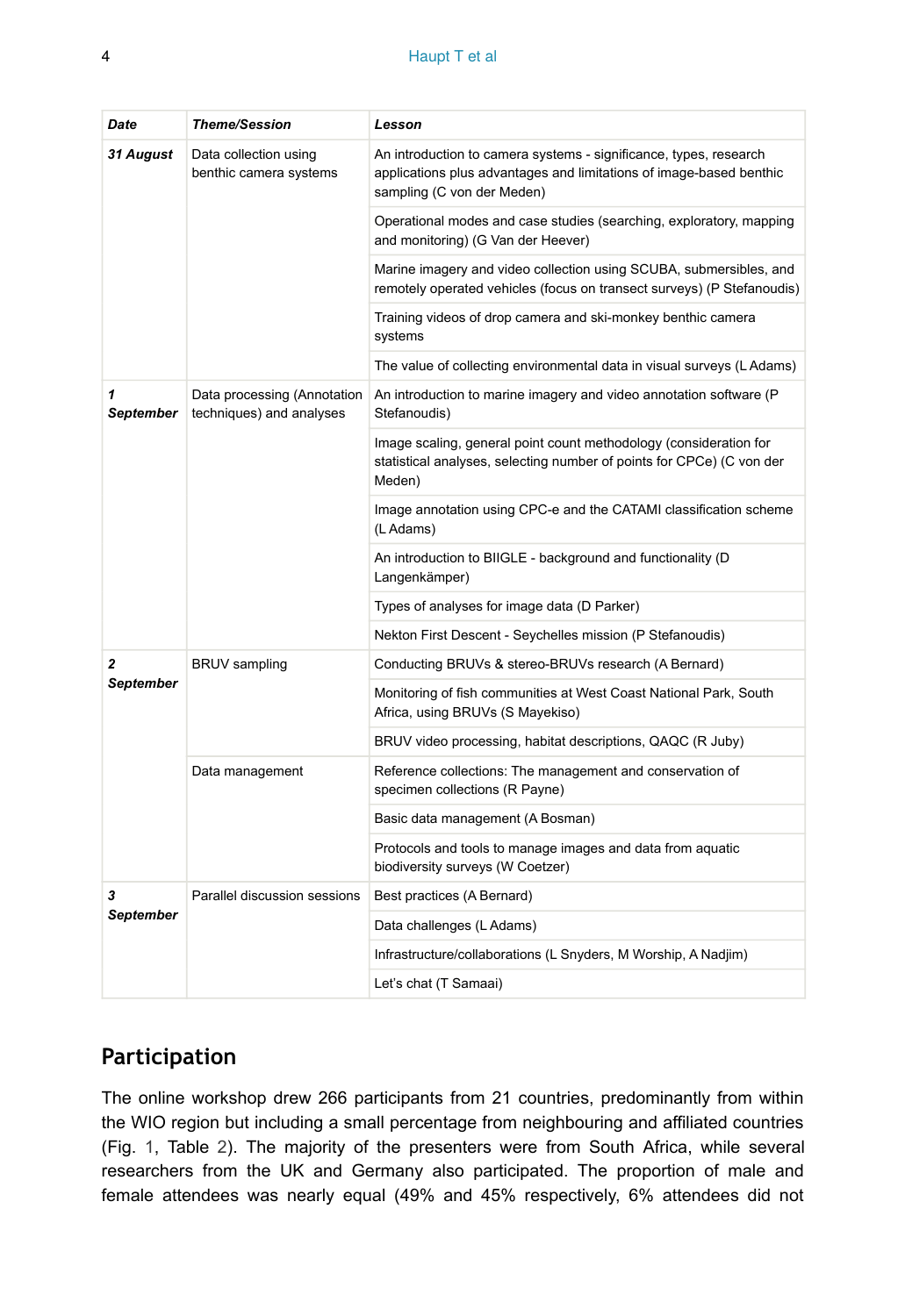specify) (Table [2](#page-4-0)) and encompassed students (majority post graduate), interns, technicians, researchers and lecturers across a number of different career stages (Table [3](#page-5-0)).

#### <span id="page-4-0"></span>Table 2.

Numbers of participants by gender and country within the Western Indian Ocean region and neighbouring/affiliated countries.

| Country                    | <b>Number of Participants</b> |                          |                              |                |  |  |  |
|----------------------------|-------------------------------|--------------------------|------------------------------|----------------|--|--|--|
|                            | Male                          | Female                   | <b>Unspecified Gender</b>    | Total          |  |  |  |
| WIO                        |                               |                          |                              |                |  |  |  |
| South Africa               | 32                            | 41                       | $\overline{a}$               | 73             |  |  |  |
| Mozambique                 | 12                            | 6                        | ÷,                           | 18             |  |  |  |
| Tanzania                   | 14                            | $\overline{7}$           | $\mathbf{1}$                 | 22             |  |  |  |
| Kenya                      | 21                            | 36                       | $\overline{a}$               | 57             |  |  |  |
| Somalia                    | 5                             | $\blacksquare$           | $\overline{a}$               | 5              |  |  |  |
| Comoros                    | 11                            | $\mathbf{1}$             | $\mathbf{1}$                 | 13             |  |  |  |
| Madagascar                 | 9                             | 6                        | $\qquad \qquad \blacksquare$ | 15             |  |  |  |
| Seychelles                 | $\boldsymbol{2}$              | 10                       | ÷,                           | 12             |  |  |  |
| Reunion island             | $\mathbf{1}$                  | $\mathbf{1}$             | $\qquad \qquad \blacksquare$ | $\overline{2}$ |  |  |  |
| Mauritius                  | $\,6$                         | 8                        | $\qquad \qquad \blacksquare$ | 14             |  |  |  |
| Other                      |                               |                          |                              |                |  |  |  |
| Zimbabwe                   | $\mathbf{1}$                  | $\overline{a}$           | $\overline{a}$               | $\mathbf{1}$   |  |  |  |
| Egypt                      | $\overline{\phantom{a}}$      | $\mathbf{1}$             | $\overline{a}$               | $\mathbf{1}$   |  |  |  |
| Namibia                    | $\overline{\mathbf{c}}$       | $\overline{\phantom{a}}$ | $\overline{a}$               | $\overline{2}$ |  |  |  |
| Sierra Leone               | $\mathbf{1}$                  | $\overline{a}$           | $\overline{a}$               | $\mathbf{1}$   |  |  |  |
| Uganda                     | $\mathbf{1}$                  | $\frac{1}{2}$            | $\overline{a}$               | $\mathbf{1}$   |  |  |  |
| India                      | $\overline{2}$                | $\mathbf{1}$             | $\qquad \qquad \blacksquare$ | 3              |  |  |  |
| Sri Lanka                  | $\mathbf{1}$                  | $\blacksquare$           | $\qquad \qquad \blacksquare$ | $\mathbf{1}$   |  |  |  |
| Pakistan                   | $\mathbf{1}$                  | $\frac{1}{2}$            | $\qquad \qquad \blacksquare$ | $\mathbf{1}$   |  |  |  |
| Bangladesh                 | $\overline{c}$                | $\mathbf{1}$             | ÷,                           | 3              |  |  |  |
| Nepal                      | $\mathbf{1}$                  | $\overline{\phantom{a}}$ | $\overline{\phantom{a}}$     | $\mathbf{1}$   |  |  |  |
| <b>Unspecified Country</b> | 5                             | $\mathbf{1}$             | 14                           | 20             |  |  |  |
| <b>Total</b>               | 130                           | 120                      | 16                           | 266            |  |  |  |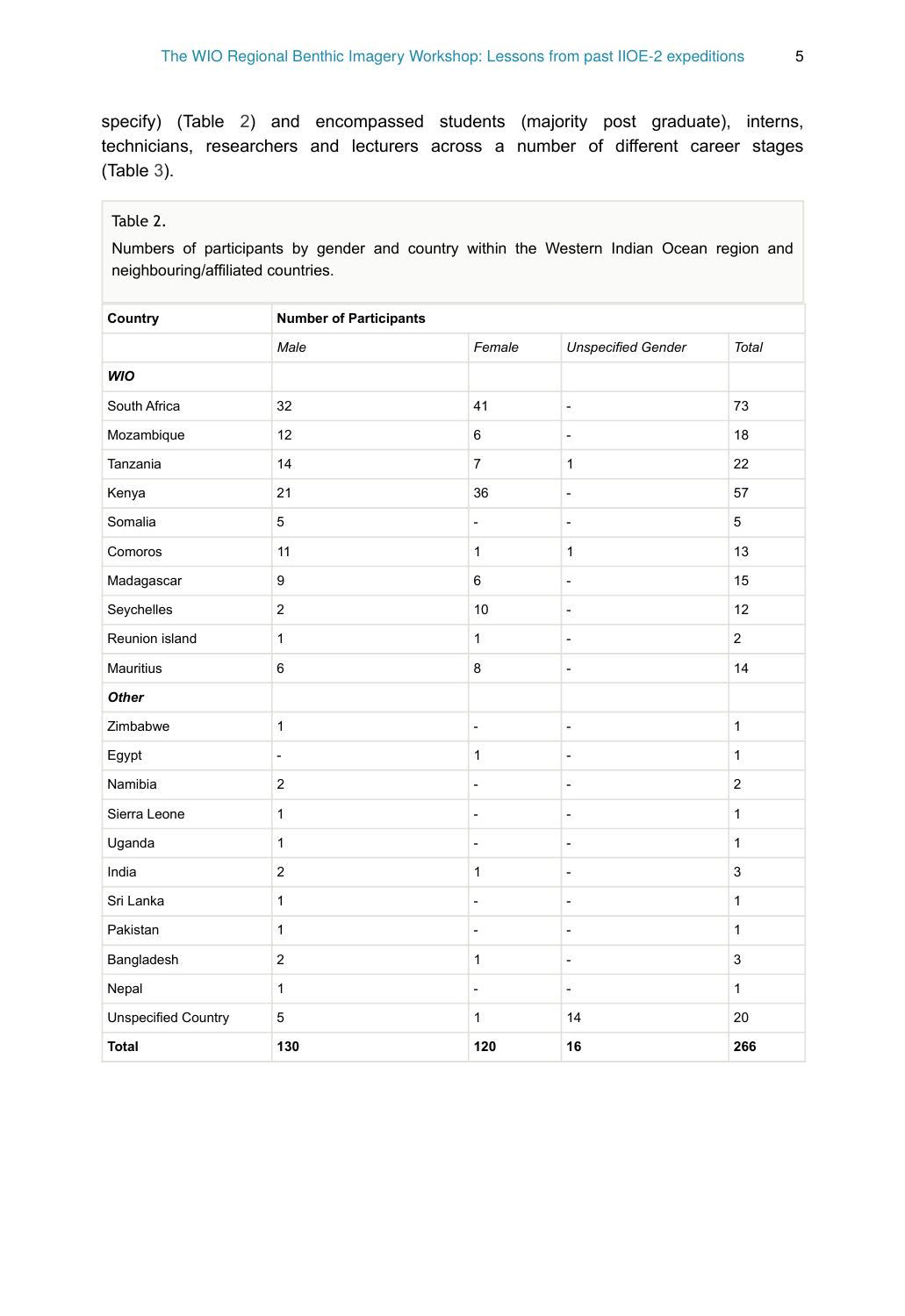#### <span id="page-5-0"></span>Table 3.

Career stages of participants within the Western Indian Ocean and neighbouring/affiliated countries.

|                            | <b>Number of Participants</b> |                          |                          |                          |                              |                              |                |  |  |
|----------------------------|-------------------------------|--------------------------|--------------------------|--------------------------|------------------------------|------------------------------|----------------|--|--|
|                            | Researcher                    | Lecturer                 | <b>Student</b>           | <b>Technician</b>        | Intern                       | <b>Unspecified</b>           | <b>Total</b>   |  |  |
| WIO                        |                               |                          |                          |                          |                              |                              |                |  |  |
| South Africa               | 15                            | $\overline{2}$           | 28                       | 17                       | 5                            | $\,6\,$                      | 73             |  |  |
| Mozambique                 | 8                             | $\mathbf{1}$             | 1                        | $\overline{2}$           | $\overline{\phantom{a}}$     | 6                            | 18             |  |  |
| Tanzania                   | 9                             | $\mathbf{1}$             | 3                        | $\overline{7}$           | 1                            | $\mathbf{1}$                 | 22             |  |  |
| Kenya                      | 30                            | $\mathbf 2$              | 8                        | 5                        | 6                            | 6                            | 57             |  |  |
| Somalia                    | $\overline{a}$                | $\overline{\phantom{a}}$ | 3                        | $\overline{2}$           | $\overline{a}$               | $\frac{1}{2}$                | 5              |  |  |
| Comoros                    | 3                             | $\mathbf{1}$             | 3                        | 3                        | $\overline{\phantom{a}}$     | 3                            | 13             |  |  |
| Madagascar                 | $\overline{2}$                | $\overline{\phantom{a}}$ | 9                        | 3                        | $\qquad \qquad \blacksquare$ | $\mathbf{1}$                 | 15             |  |  |
| Seychelles                 | $\overline{\mathbf{4}}$       | $\overline{\phantom{a}}$ | $\overline{a}$           | 6                        | $\overline{\phantom{a}}$     | $\overline{2}$               | 12             |  |  |
| Reunion Island             | $\mathbf{1}$                  | $\overline{\phantom{a}}$ | $\mathbf{1}$             | $\frac{1}{2}$            | $\overline{\phantom{a}}$     | $\overline{\phantom{a}}$     | $\overline{2}$ |  |  |
| <b>Mauritius</b>           | $\overline{a}$                | $\overline{2}$           | 6                        | $\overline{\mathbf{4}}$  | 1                            | $\mathbf{1}$                 | 14             |  |  |
| <b>Other</b>               |                               |                          |                          |                          |                              |                              |                |  |  |
| Zimbabwe                   | ÷,                            | $\overline{\phantom{a}}$ | $\mathbf{1}$             | $\overline{a}$           | $\overline{\phantom{a}}$     | $\overline{a}$               | $\mathbf{1}$   |  |  |
| Egypt                      | $\mathbf{1}$                  | $\overline{\phantom{a}}$ | $\overline{a}$           | -                        | $\overline{\phantom{a}}$     | $\overline{\phantom{a}}$     | $\mathbf{1}$   |  |  |
| Namibia                    | $\overline{2}$                | $\overline{\phantom{a}}$ | $\overline{a}$           | $\overline{a}$           | $\qquad \qquad \blacksquare$ | $\qquad \qquad \blacksquare$ | $\overline{2}$ |  |  |
| Sierra Leone               | $\overline{a}$                | $\overline{\phantom{a}}$ | 1                        | $\overline{a}$           | $\overline{a}$               | $\overline{\phantom{a}}$     | $\mathbf{1}$   |  |  |
| Uganda                     | $\blacksquare$                | $\overline{\phantom{a}}$ | $\frac{1}{2}$            | $\overline{\phantom{a}}$ | $\frac{1}{2}$                | 1                            | $\mathbf{1}$   |  |  |
| India                      | $\overline{2}$                | $\overline{\phantom{a}}$ | $\mathbf{1}$             | $\overline{\phantom{a}}$ | $\overline{\phantom{a}}$     | $\overline{\phantom{a}}$     | 3              |  |  |
| Sri Lanka                  | $\overline{a}$                | $\overline{a}$           | $\overline{\phantom{a}}$ | $\overline{\phantom{0}}$ | 1                            | $\blacksquare$               | $\mathbf{1}$   |  |  |
| Pakistan                   | ÷,                            | $\blacksquare$           | $\mathbf{1}$             | L,                       | ÷,                           | $\overline{\phantom{a}}$     | $\mathbf{1}$   |  |  |
| Bangladesh                 | $\qquad \qquad \blacksquare$  | $\overline{\phantom{a}}$ | 3                        | $\overline{\phantom{0}}$ | $\overline{\phantom{a}}$     | $\overline{\phantom{a}}$     | 3              |  |  |
| Nepal                      | $\mathbf{1}$                  | $\blacksquare$           | ÷,                       | L,                       | $\overline{\phantom{a}}$     | $\overline{\phantom{a}}$     | $\mathbf{1}$   |  |  |
| <b>Unspecified Country</b> | $\overline{a}$                | $\mathbf{1}$             | $\overline{2}$           | 3                        | $\blacksquare$               | 14                           | 20             |  |  |
| <b>Total</b>               | 77                            | 10                       | 71                       | 25                       | 14                           | 42                           | 266            |  |  |

## **Session overview and key highlights**

### **Introduction**

The first session offered an introduction to benthic invertebrates, their importance, and case studies from the WIO. Initial findings of the IIOE-2 expeditions in 2017 and 2018 considered the collection, preservation, cataloguing, and preliminary identification of benthic specimens utilizing a quality-assured workflow (Fig. [2\)](#page-7-0). A WioBenth [\(https://](https://www.wiomsa.org/ongoing-project/wio-wio-benth-identification-characterization-and-vulnerability-assessment-of-benthic-ecosystems-in-the-wio/)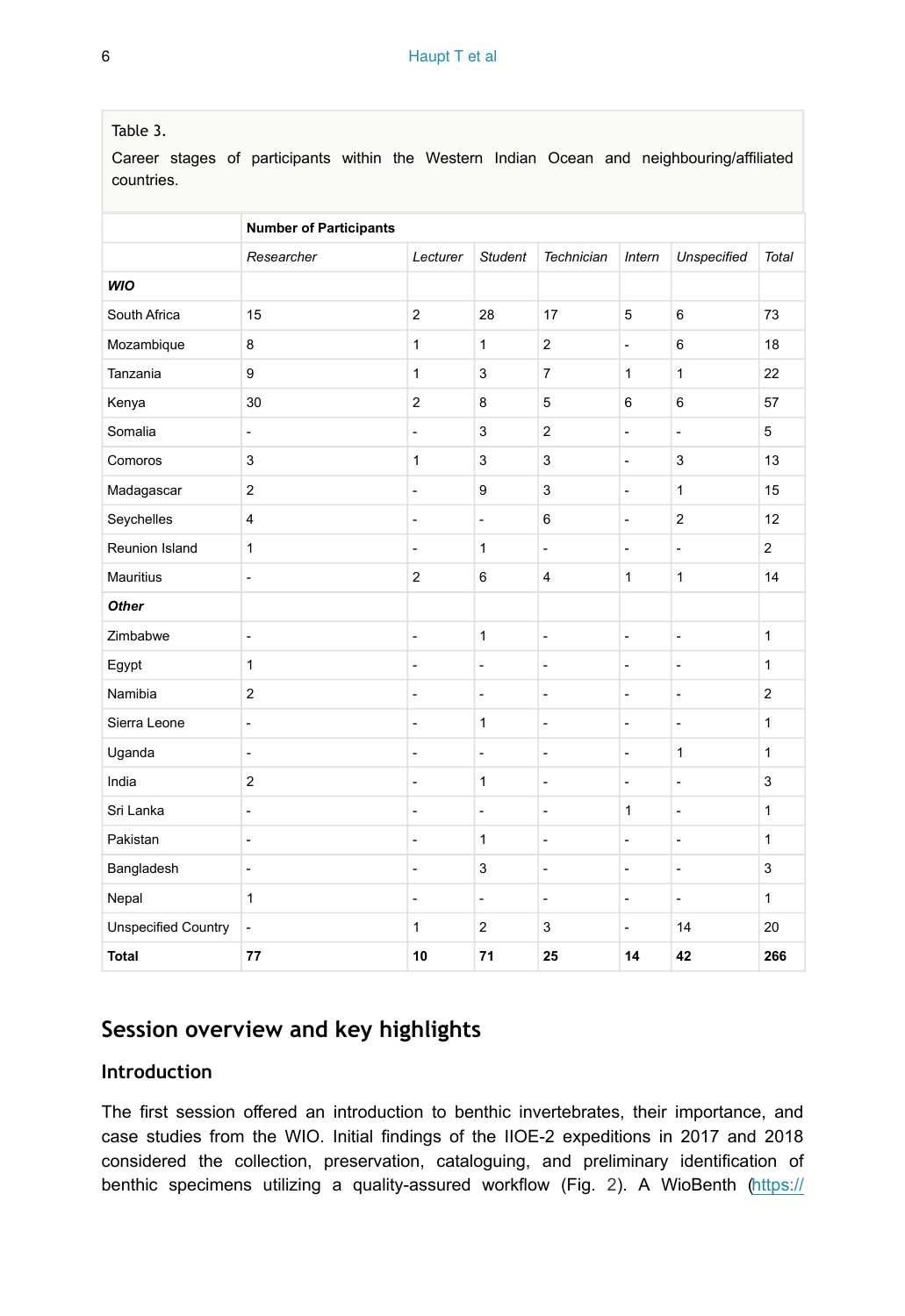[www.wiomsa.org/ongoing-project/wio-wio-benth-identification-characterization-and-vulnera](https://www.wiomsa.org/ongoing-project/wio-wio-benth-identification-characterization-and-vulnerability-assessment-of-benthic-ecosystems-in-the-wio/) [bility-assessment-of-benthic-ecosystems-in-the-wio/](https://www.wiomsa.org/ongoing-project/wio-wio-benth-identification-characterization-and-vulnerability-assessment-of-benthic-ecosystems-in-the-wio/)) presentation focused on the identification, characterization, and vulnerability assessment of benthic ecosystems, with emphasis on shelf and upper slope habitats.

<span id="page-6-0"></span>

A map of the representative countries, of which 231 out of the 266 participants (i.e. 87%) were from the Western Indian Ocean. Source: L Williams, DFFE.

#### **Survey design**

Session 2 discussed survey/sampling design and statistical considerations for robust use of visual sampling techniques, including key spatial, temporal, and ecological aspects. Lessons covered the design of effective monitoring strategies for Marine Protected Areas (MPAs), which prioritise declared objectives and monitoring of the effects of the main pressures on the MPA. Being an essential component of resource and adaptive management, monitoring was highlighted as means to providing science-based information to guide key management decisions to match park management plans<sup>\*2</sup>. The critical importance of strong links between park management plans, monitoring data and outputs, and the communication of results in appropriate science-management forums, to the identification of management actions, was another focal point of this session. The fundamental importance of communicating monitoring results and management actions to external stakeholders to secure funding, garner support from local communities and form new collaborations was raised. Likewise, the use of Geographical Information Systems (GIS) [\(https://www.esri.com/en-us/what-is-gis/overview](https://www.esri.com/en-us/what-is-gis/overview)) to assist and standardize long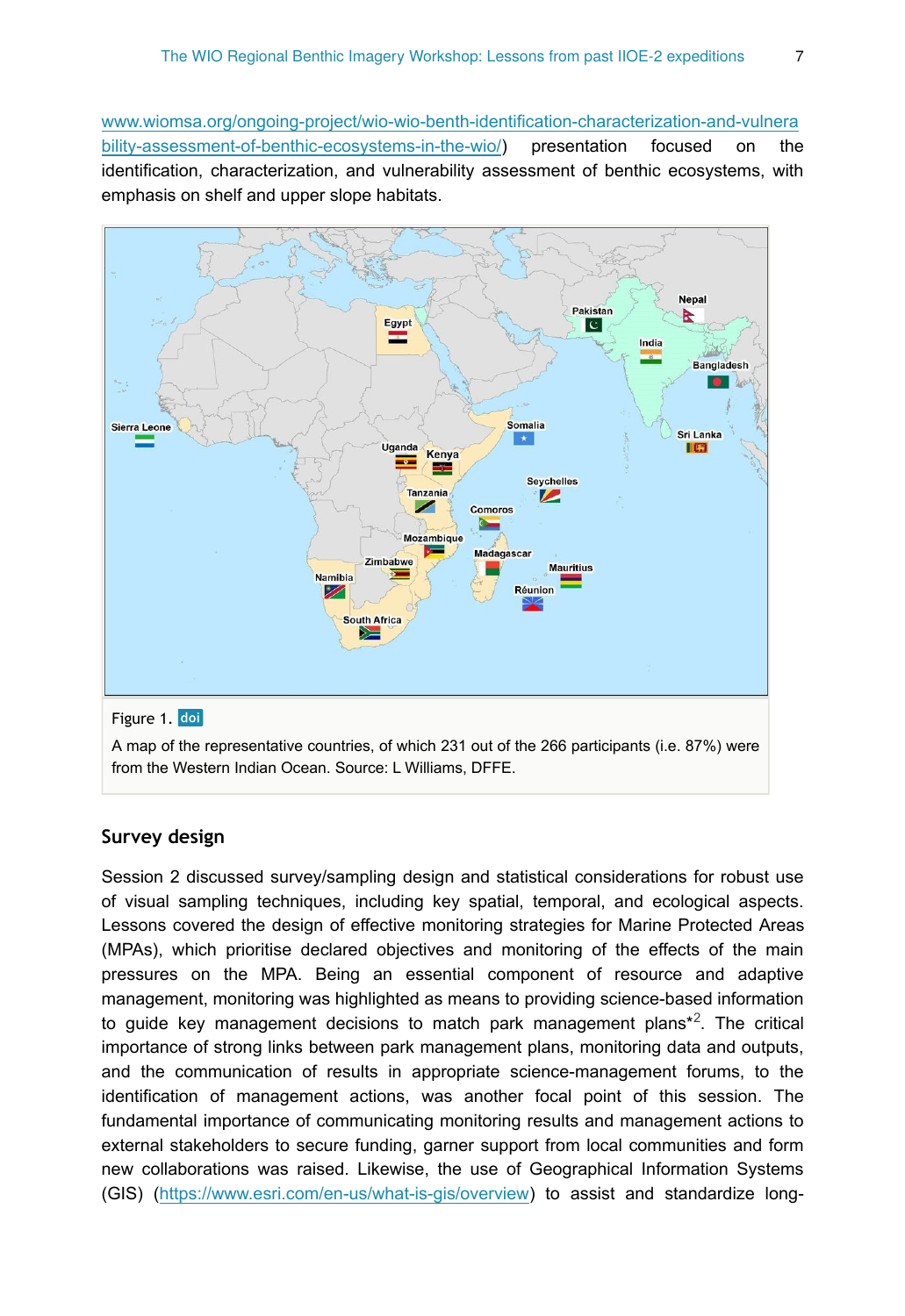term monitoring techniques was highlighted as a rich source of information. However, while at present there are many (GIS) datasets freely available, users were reminded of the need to be cognisant of the limitations of such datasets (e.g. scale, resolution, completeness, and accuracy) to ensure that data are fit for purpose. The point was made that monitoring programmes could, and should, maximise institutional capacity and resources by addressing more than one objective, or pressure where applicable. The session concluded with examples of benthic monitoring projects conducted by the DFFE team using different sample designs.

<span id="page-7-0"></span>

#### Figure 2. doi

Specimen plate of benthic invertebrates collected via dredge sampling on the IIOE-2 expeditions of 2017/2018. Shown here are a diverse range of taxa - Crustacea, Bryozoa, Brachiopoda, Porifera, Cnidaria, Echinodermata and Mollusca.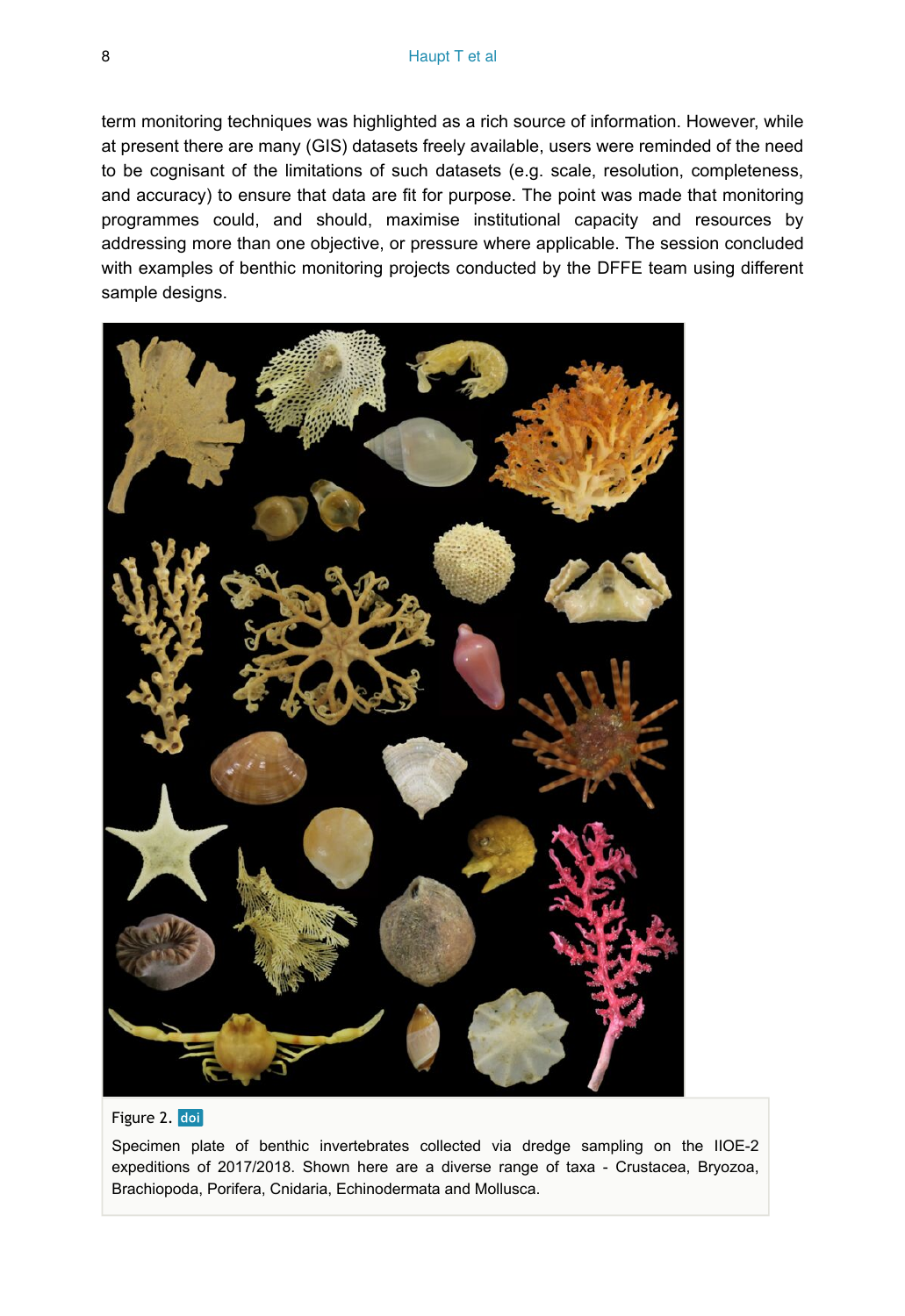#### **Data collection using benthic camera systems**

Session 3 explored the suite of options available to collect marine benthic imagery (e.g. Drop-cameras, SCUBA, Baited Remote Underwater Video surveys (BRUVs), Towed Camera, Remotely Operated Vehicles - ROVs, Autonomous Underwater Vehicles (AUVs), and submersibles), which differ in technical complexity, cost, and the expertise required to deploy them (Fig. [3](#page-8-0)). Each of these methods come with their own advantages and limitations, and ultimately trade-offs between cost, time, required taxonomic resolution, and spatial coverage have to be made on a project-by-project basis. Lessons demonstrated how research objectives determine both the operational mode, i.e. exploring, searching, mapping, or monitoring, as well as the camera platform used, as these decisions will underpin the knowledge base required to effectively manage and conserve marine benthic environments $*3$ . Gathering environmental data to validate and supplement visual data was also covered. In addition, step-by-step training videos providing detailed examples of the operation of frequently used benthic camera systems were a highlight of this event. The videos detailed how to set up, deploy and operate the camera systems, and included preand post- deployment protocols ([Haupt et al. 2021](#page-12-1), [von der Meden et al. 2021\)](#page-13-3).

<span id="page-8-0"></span>

#### Figure 3. doi

Increasing complexity and cost of visual sampling equipment; the operational requirements for deployment of the equipment, from small craft to large research vessels; and the technical and legal requirements for operators. Photographic credit (Left to Right): Department of Forestry, Fisheries and the Environment (South Africa); Jeanne Mortimer (Island Conservation Society, Seychelles); 3) South African Institute for Aquatic Biodiversity (SAIAB); 4) South African Environmental Observation Network (SAEON); 5) SAIAB; 6) Nekton.

#### **Data processing and analysis**

Lessons and practical demonstrations in session 4 addressed the various software packages used to annotate videos and images (on both micro and macro scales) (e.g. [Althaus et al. 2015,](#page-12-2) [Langenkämper et al. 2017](#page-12-3)), as well as the types of analyses typically applied to image-based data (e.g. [Cappo et al. 2003\)](#page-12-4). The pros and cons of the most commonly used software packages for marine imagery annotation were discussed in relation to several criteria including cost, time constraints, technical expertise required, and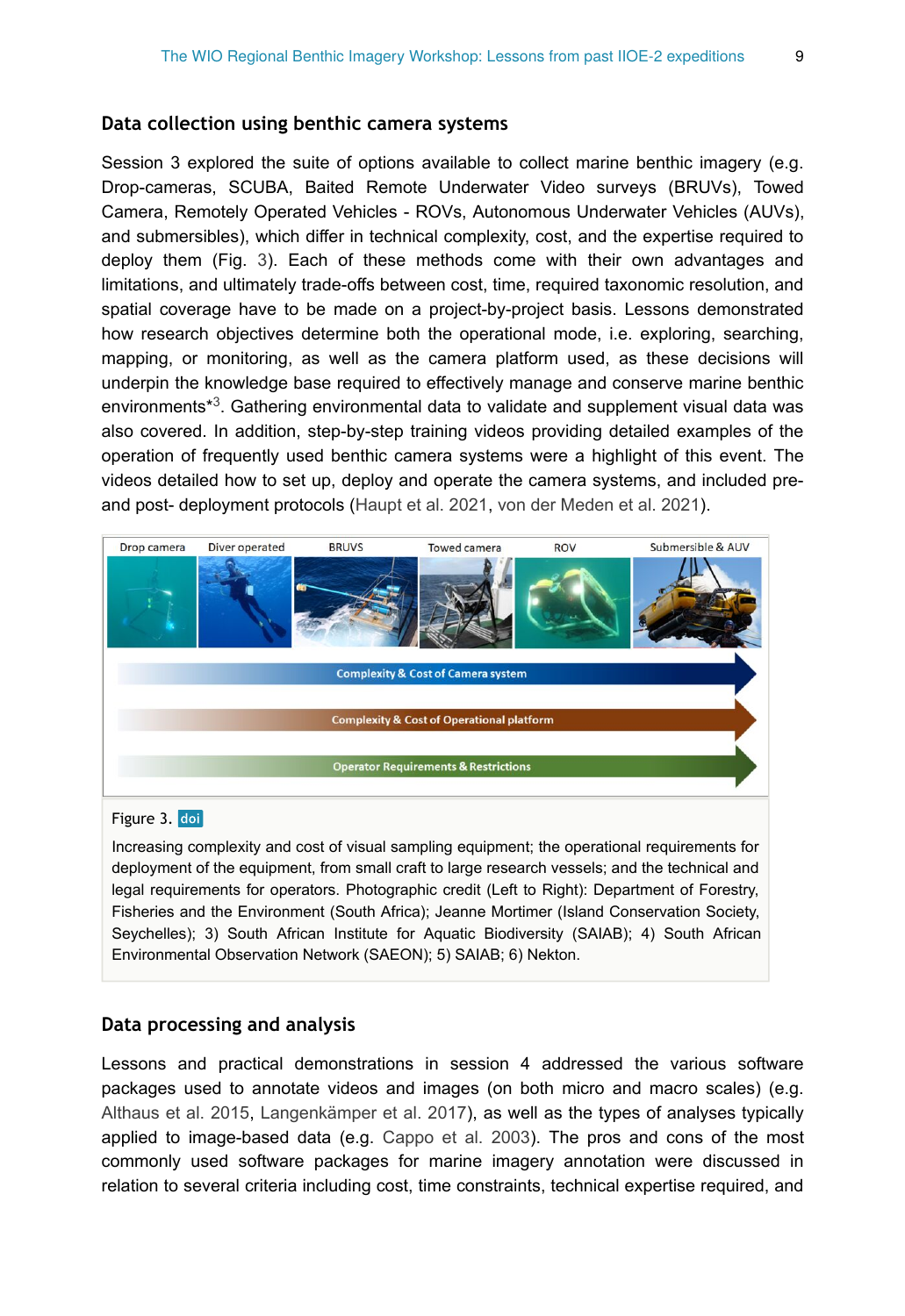type of information collected, by providing real-world examples and case studies. The consensus was that there is no single piece of annotation software that can simultaneously meet all research needs and objectives, hence, it is important to take steps that will allow for inter-comparability between research studies, including the use of standardised taxonomic vocabulary and open nomenclature signs $*$ <sup>4</sup>.

#### **BRUV Sampling**

In session 5, lessons and a training video [\(Bernard et al. 2021](#page-12-5)) were presented, focusing on how to conduct stereo-BRUVs-based research, covering field sampling, as well as experimental and equipment design (see review in [Whitmarsh et al. 2016](#page-13-5)). Standard operating procedures and software options were also covered for the processing of single and stereo-BRUV footage in order to extract fish abundance and length data, perform benthic habitat descriptions, and carry out quality assurance and control procedures on datasets (see guide in [Langlois et al. 2020](#page-13-6)) $*5$ .

#### **Data management**

Session 6 focused on data management, from the administration and preservation of reference collections, to the procedures and tools needed to manage images/videos and data from marine biodiversity surveys. Imagery data promotes transparency as it is easily shared among academics and policymakers. As a result, it is possible to create digital archives that can be evaluated and utilized for teaching purposes. At present, large volumes of data are available to the WIO, which may provide excellent possibilities for individuals to become engaged in benthic research and develop new skills. However, most of this data is inadequately inventoried, structured, cleaned, or verified, and access to it is difficult. Data management practises should, as far as possible, conform to international standards to enhance standardisation. Researchers should consider depositing their data into data repositories, which are important tools for safeguarding data, ensuring long-term data preservation and making datasets visible and accessible to other users. Following the correct data management processes will add to the information enabling WIO researchers to better define benthic habitats, to find new species, and to develop other actionable contributions that can be used in spatial conservation planning and management $*$ <sup>6</sup>.

#### **Discussion sessions**

The last session (7) was devoted to participatory talks in several breakout rooms focused on overcoming obstacles and moving forward with the use of underwater imagery in the WIO. The following topics were covered:

1. Best practices, which included regional-scale discussions regarding the best practices for habitat classification via benthic images, open data, common indicators for essential ocean variables and biodiversity reporting at local and regional scales,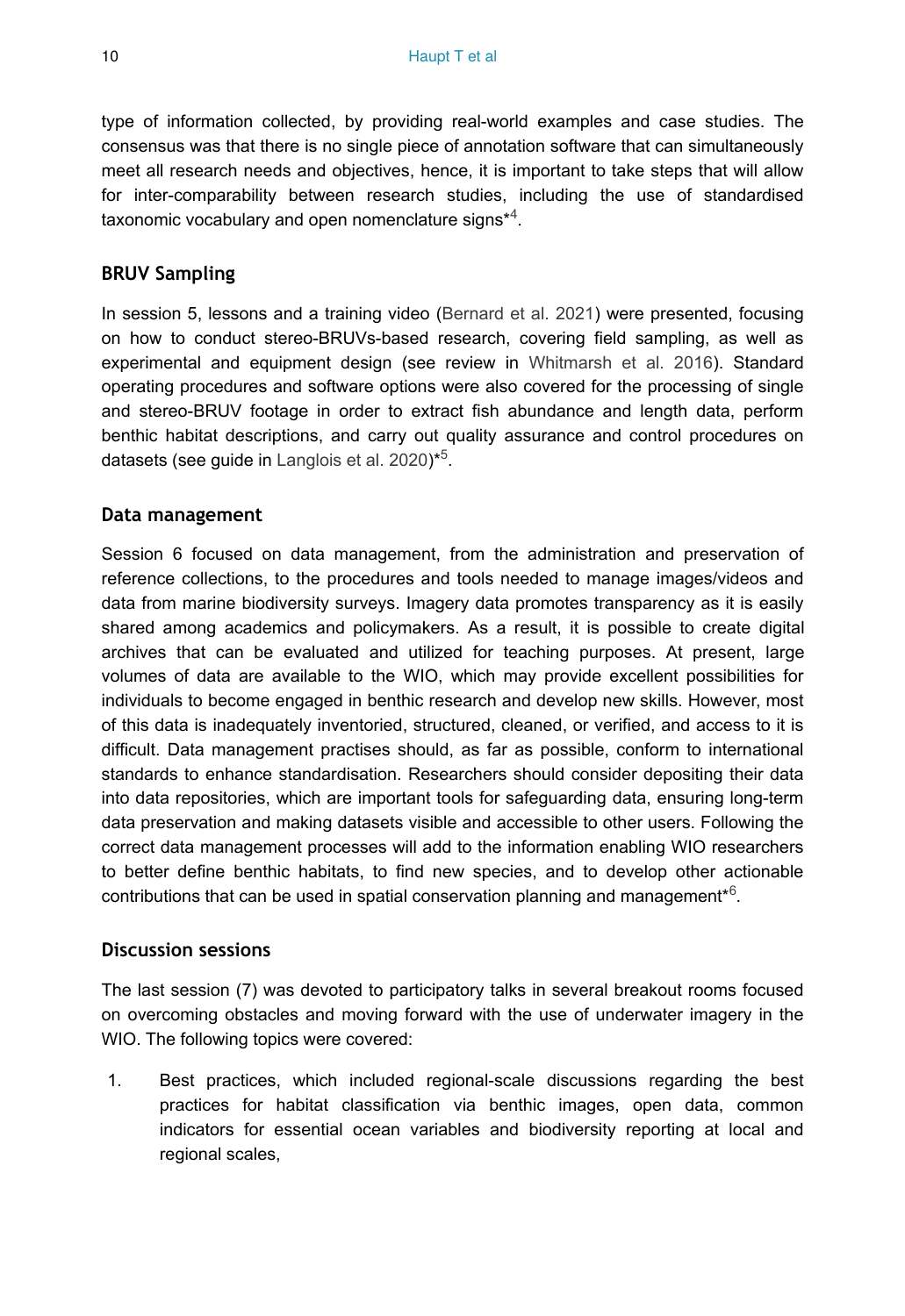- 2. Data challenges, such as the backlog of videos/images that are time consuming to analyse, and overcoming these barriers using automated systems,
- 3. Developing collaborations and infrastructure, where participants were shown how to create an affordable Drop-camera system with discussions on partnership building, and finally
- 4. A general discussion room where attendees could address their subjects of interest<sup>[\\*](#page-13-9)7</sup>.

## **Participants' Feedback**

The success of the workshop is evident in the feedback from attendees captured in an online evaluation form (Fig. [4\)](#page-10-0). On a scale of excellent, good, fair, or poor, the event received many excellent ratings for the overall delivery (64% excellent ratings), content quality (49%), lesson format (41%), and organisation and structure (61%). When asked to answer yes, no, or maybe, positive responses were received for the effectiveness of the question and answer plus discussion sessions  $($   $\sim$  94%) and the step-by-step training videos (75%). Ninety-five percent of attendees were motivated to work in, or continue working in, the field of underwater imaging, and 65% were confident in their ability to establish a new research project using the information and skills learned.

<span id="page-10-0"></span>

## **Outcomes**

The outcomes:

• An internationally attended regional workshop that reached a far wider audience than the original in-person event proposed prior to Covid-19 (i.e. 266 as opposed to only 20 attendees),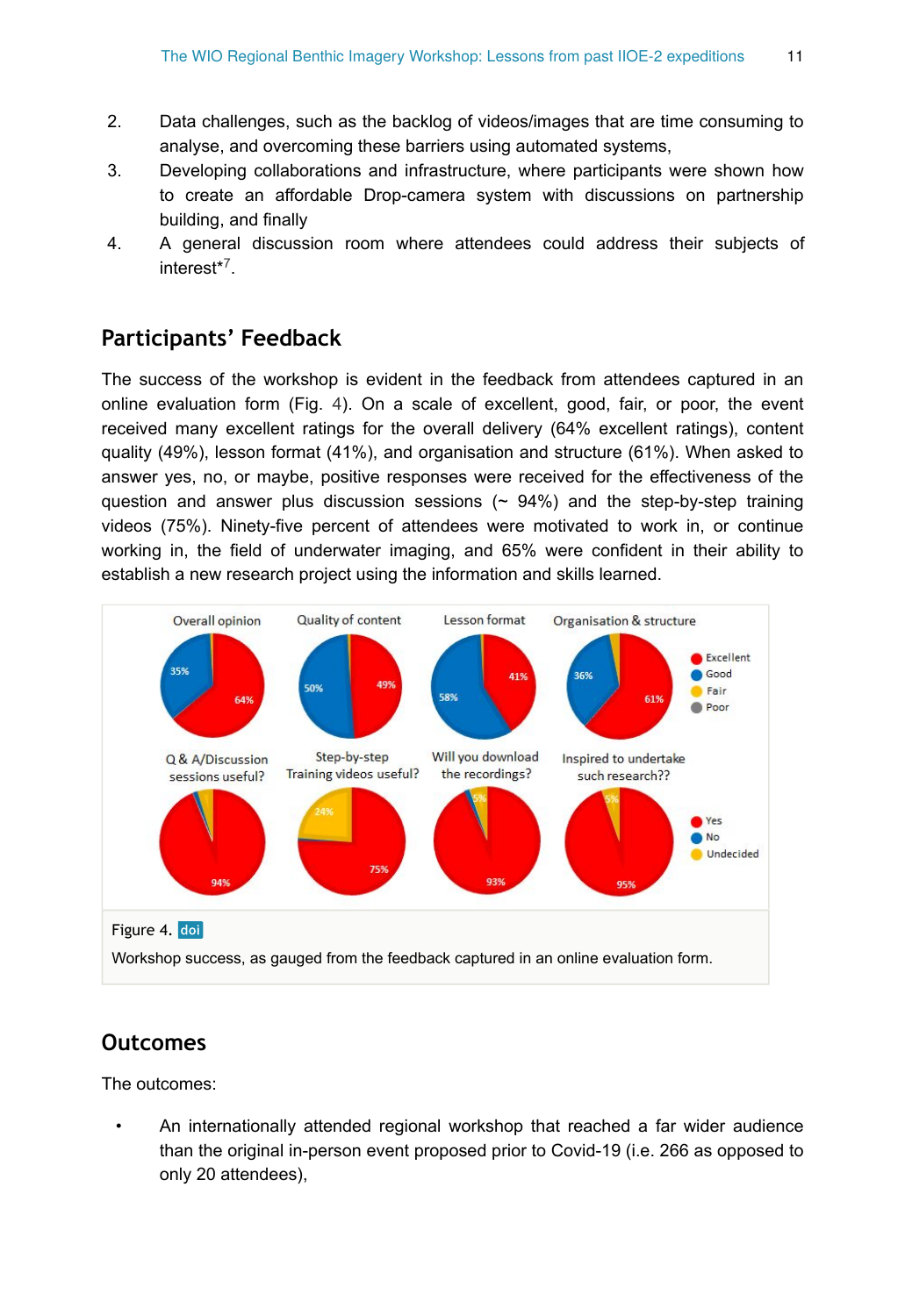- Attendees suitably trained by experts on all the steps required to conduct underwater imagery-based work, and to adopt a multidisciplinary approach to research. In addition to increasing awareness of the value and relevance of this methodology, the training also emphasized how to minimize the technique's shortcomings by employing taxonomy and collections as a verification tool,
- An online training resource A YouTube channel [\(https://www.youtube.com/](https://www.youtube.com/channel/UC3FT8SyYif6X_b1s4zchgog/videos) channel/UC3FT8SyYif6X b1s4zchgog/videos) with all the session recordings is freely available online. This digital legacy has the potential to reach many more marine researchers both regionally and globally,
- The production of step-by-step training videos covering the use of three camera systems - Drop-camera, Towed-camera and BRUVs - available in English and French. These can be used for teaching purposes in addition to being a first step in standardizing techniques among WIO institutes, and
- A gathering of specialists in the subject, and initiation of a network for benthicimage-based research within the WIO and beyond.

## **Conclusion**

Based on questions from attendees, particularly post-graduates and young researchers within the WIO, an evident need exists for the continued development of sampling guidelines and best practice protocols, as well as locally relevant species identification resources and image databases. Attendee' questions emphasized their eagerness to apply, or enhance existing use of, image-based methodologies in their work. Overall, the wide range of questions raised not just an optimistic perspective for regional marine science, but also demonstrated that many individuals are interested in how to do the finest and most effective research.

An ongoing effort is being made to process and analyze the IIOE-2 images/video and environmental data from 2017 and 2018 with the assistance of specialists identified regionally (South Africa, Mozambique, Tanzania, Comoros) and internationally, with the goal of producing a specimen occurrence and image observation database. All this while continuing to form and strengthen partnerships, as well as build on the momentum established during this workshop. In this way, the lack of resources and infrastructure required to utilise underwater imagery can be seen as an opportunity for promoting collaboration and innovation within the region.

## **Acknowledgements**

We would like to extend our gratitude to WIOMSA and the MASMA programme for granting us the opportunity to host the Regional Benthic Imagery Workshop by supporting and funding the project. Principle Investigators, Dr Christopher Muhando and Dr Twalib Kithakeni from the University of Dar es Salaam Tanzania, as well as Bibiana Nassongole from Universidade Lúrio (Lurio University) Mozambique, are sincerely thanked for their overall involvement in the IIOE2 project: *An exploration of the benthos off Mozambique,*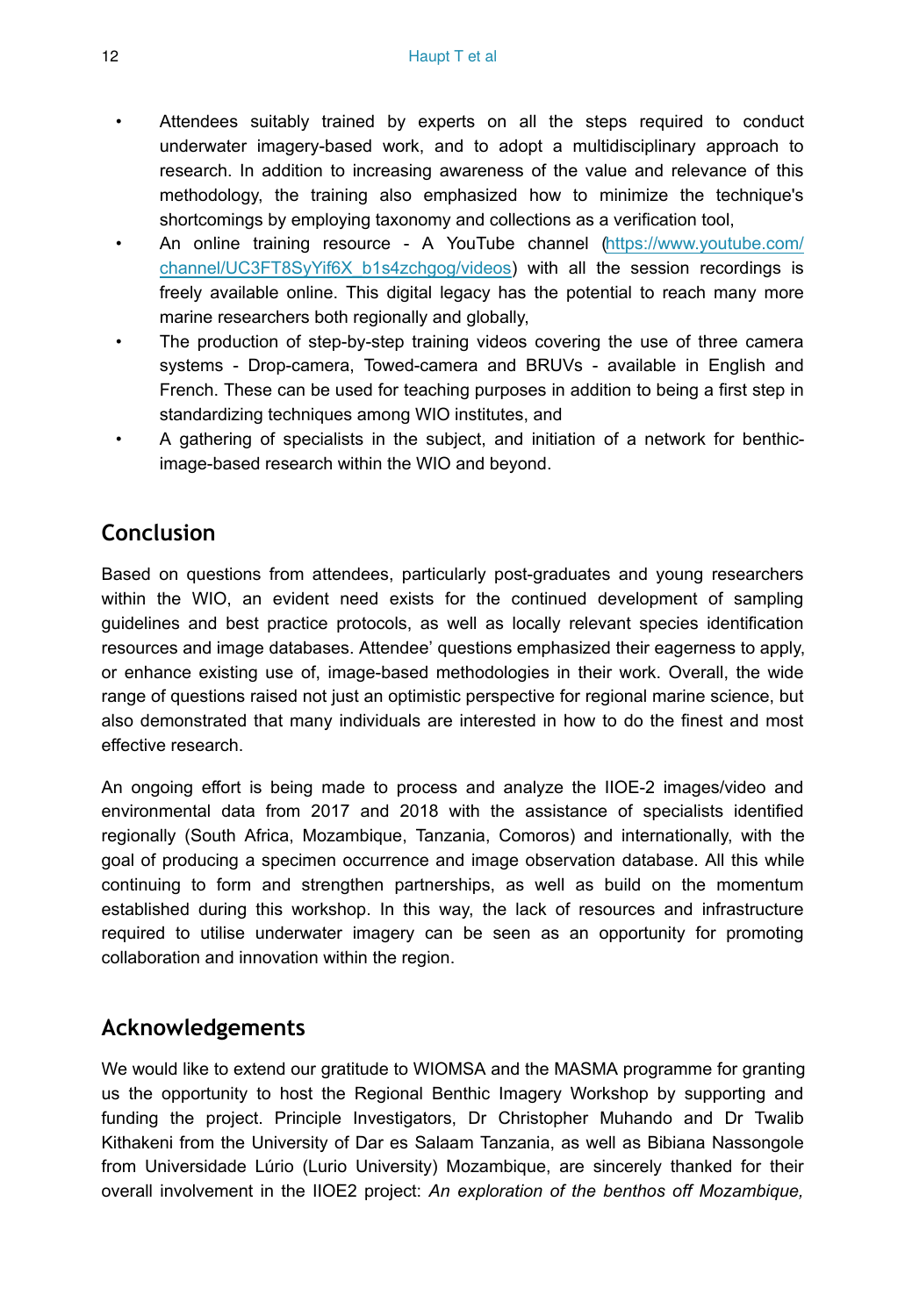*Tanzania and the Comoros Islands: Diversity, Spatial Variability and Distribution.* This Regional workshop was a multi-institutional effort, and we are grateful to our colleagues for their efforts and contributions, from: the DFFE - Dr Gerhard Cilliers, Marco Worship, Brandon Beukes and Steven McCue; Iziko Museums of South Africa - Albe Bosman and Ntombi Fikile; NRF-SAIAB - Willem Coetzer; SANParks - Sisanda Mayekiso, ORI - Dr Sean Fennessy; and the Biodata mining group at Bielefeld University Germany - Prof. Tim Nattkemper and Martin Zurowietz. The team at Sci-Fest Africa were instrumental in the execution of the workshop and we thank Ryan Bruton and the technical support team for their efforts in the months leading up to and including the week-long virtual event. The local film companies OCTOPI-AFRICA (Ltd) and Array Media (Ltd) are thanked for the production of the training videos. We are also thankful to Elsabe Van Rensburg for her administrative support. The workshop would not have been possible without our audience and we extend our gratitude to the particpants for attending and engaging with us throughout the event.

## **References**

- <span id="page-12-2"></span>• Althaus F, Hill N, Ferrari R, Edwards L, Przeslawski R, Schönberg CL, Stuart-Smith R, Barrett N, Edgar G, Colquhoun J, Tran M, Jordan A, Rees T, Gowlett-Holmes K (2015) A Standardised Vocabulary for Identifying Benthic Biota and Substrata from Underwater Imagery: The CATAMI Classification Scheme. PLOS ONE 10 (10). [https://doi.org/](https://doi.org/10.1371/journal.pone.0141039) [10.1371/journal.pone.0141039](https://doi.org/10.1371/journal.pone.0141039)
- <span id="page-12-5"></span>• Bernard A, Juby R, Haupt T, von der Meden C, Snyders L, van der Heever G (2021) Video demonstrating how to set-up, deploy and operate a Baited Remote Underwater Video System, (Training video). Cape Town, South Africa, Octopi Africa (Pty) Ltd and Array Media (Pty) Ltd. OceanBestPractices.<https://doi.org/10.25607/OBP-1679>
- <span id="page-12-4"></span>• Cappo M, Harvey ES, Malcolm H, Speare P (2003) Potential of video techniques to monitor diversity, abundance and size of fish in studies of marine protected areas. In: Beumer JP, Grant A, Smith DC (Eds) Aquatic Protected Areas—What Works Best and How Do We Know? World Congress on Aquatic Protected Areas proceedings. Cairns, Australia, 455-464 pp.
- <span id="page-12-0"></span>• Durden JM, Schoening T, Althaus F, Friedman A, Garcia R, Glover AG, Greinert J, Stout NJ, Jones DO, Jordt A, Kaeli JW, Köser K, Kuhnz LA, Lindsay D, Morris KJ, Nattkemper TW, Osterloff J, Ruhl HA, Singh H, Tran M, Bett BJ (2016) Perspectives In Visual Imaging for Marine Biology and Ecology: From Acquisition to Understanding. Oceanography and Marine Biology - An Annual Review 54: 1‑72. [https://doi.org/](https://doi.org/10.1201/9781315368597) [10.1201/9781315368597](https://doi.org/10.1201/9781315368597)
- <span id="page-12-1"></span>• Haupt T, von der Meden C, Snyders L, van der Heever G, Bernard A (2021) Video demonstrating how to set-up, deploy and operate a shallow-water drop camera system. (Training video). Cape Town, South Africa, Octopi Africa (Pty) Ltd and Array Media (Pty) Ltd. OceanBestPractices.<https://doi.org/10.25607/OBP-1678>
- <span id="page-12-3"></span>• Langenkämper D, Zurowietz M, Schoening T, Nattkemper T (2017) BIIGLE 2.0 - Browsing and Annotating Large Marine Image Collections. Frontiers in Marine Science 4 <https://doi.org/10.3389/fmars.2017.00083>